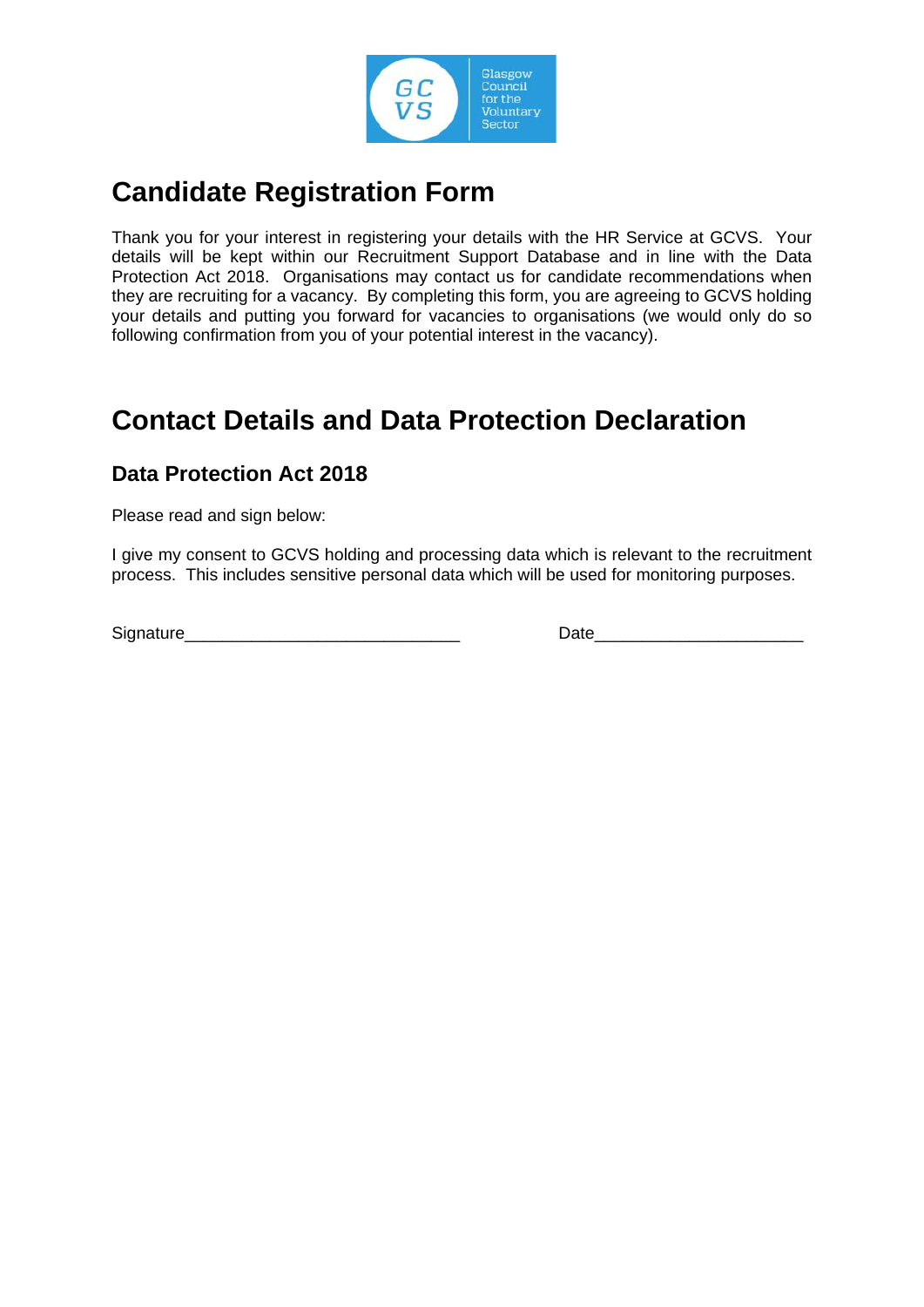

| <b>Personal Details</b>                                                          |            |             |
|----------------------------------------------------------------------------------|------------|-------------|
| <b>Full Name</b>                                                                 |            |             |
| <b>Address</b>                                                                   |            |             |
| Post Code                                                                        |            |             |
| <b>Email Address</b>                                                             |            |             |
| Phone (mobile)                                                                   |            |             |
| Phone (home)                                                                     |            |             |
| Locations where willing to<br>work incl. homeworking                             |            |             |
| If homeworking is of<br>interest, how often would<br>you like to work at home?   |            |             |
| Salary expectations                                                              |            |             |
| Number of hours willing to<br>work and details of suitable<br>work patterns      |            |             |
| Minimum contract willing to<br>accept e.g. 1 month, 6<br>months, permanent, etc. |            |             |
| Driving Licence                                                                  | Yes ∐      | $No$ $\Box$ |
| Access to own vehicle                                                            | Yes $\Box$ | No          |
| Insured for business use                                                         | Yes $\Box$ | No          |
| Referees - Name,<br>organisation, contact details<br>and how they know you       | Referee 1  | Referee 2   |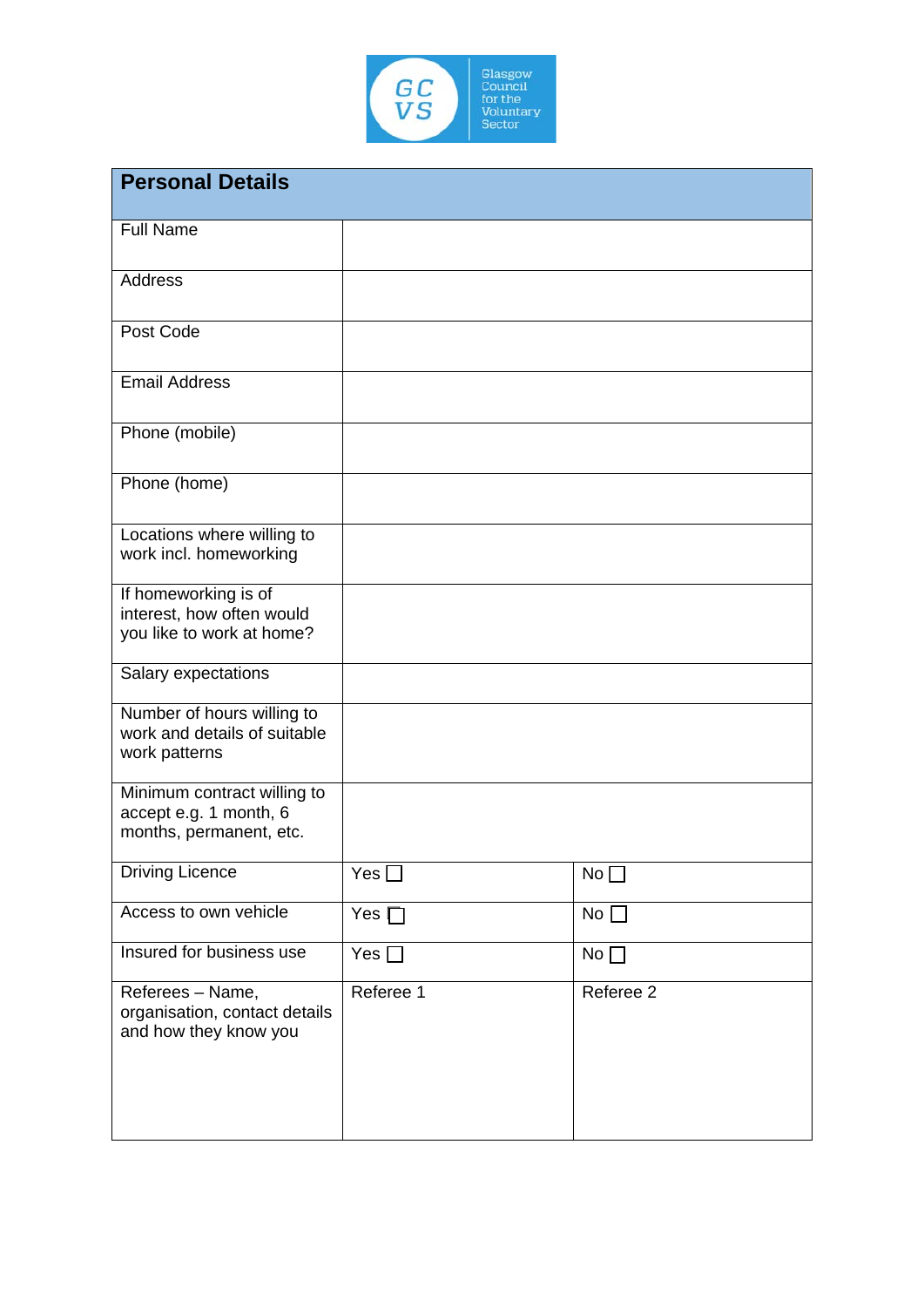

| <b>Educational, Professional or Training Qualifications</b> |               |  |
|-------------------------------------------------------------|---------------|--|
| Qualification gained (in full) and pass level               | Date obtained |  |
|                                                             |               |  |
|                                                             |               |  |
|                                                             |               |  |
|                                                             |               |  |
|                                                             |               |  |
|                                                             |               |  |
|                                                             |               |  |
|                                                             |               |  |

| <b>Experience</b>                      |  |  |
|----------------------------------------|--|--|
| <b>Current or Most Recent Employer</b> |  |  |
| Name and Address                       |  |  |
| Position                               |  |  |
| Date appointed                         |  |  |
| Date of leaving                        |  |  |
| (if applicable)                        |  |  |
| Reason for leaving                     |  |  |
| Notice period                          |  |  |

| <b>Previous Employment</b><br>Please put in chronological order, starting with the most recent |  |  |
|------------------------------------------------------------------------------------------------|--|--|
| Name and Address                                                                               |  |  |
| Position                                                                                       |  |  |
| Date appointed                                                                                 |  |  |
| Date left                                                                                      |  |  |
| Reason for leaving                                                                             |  |  |